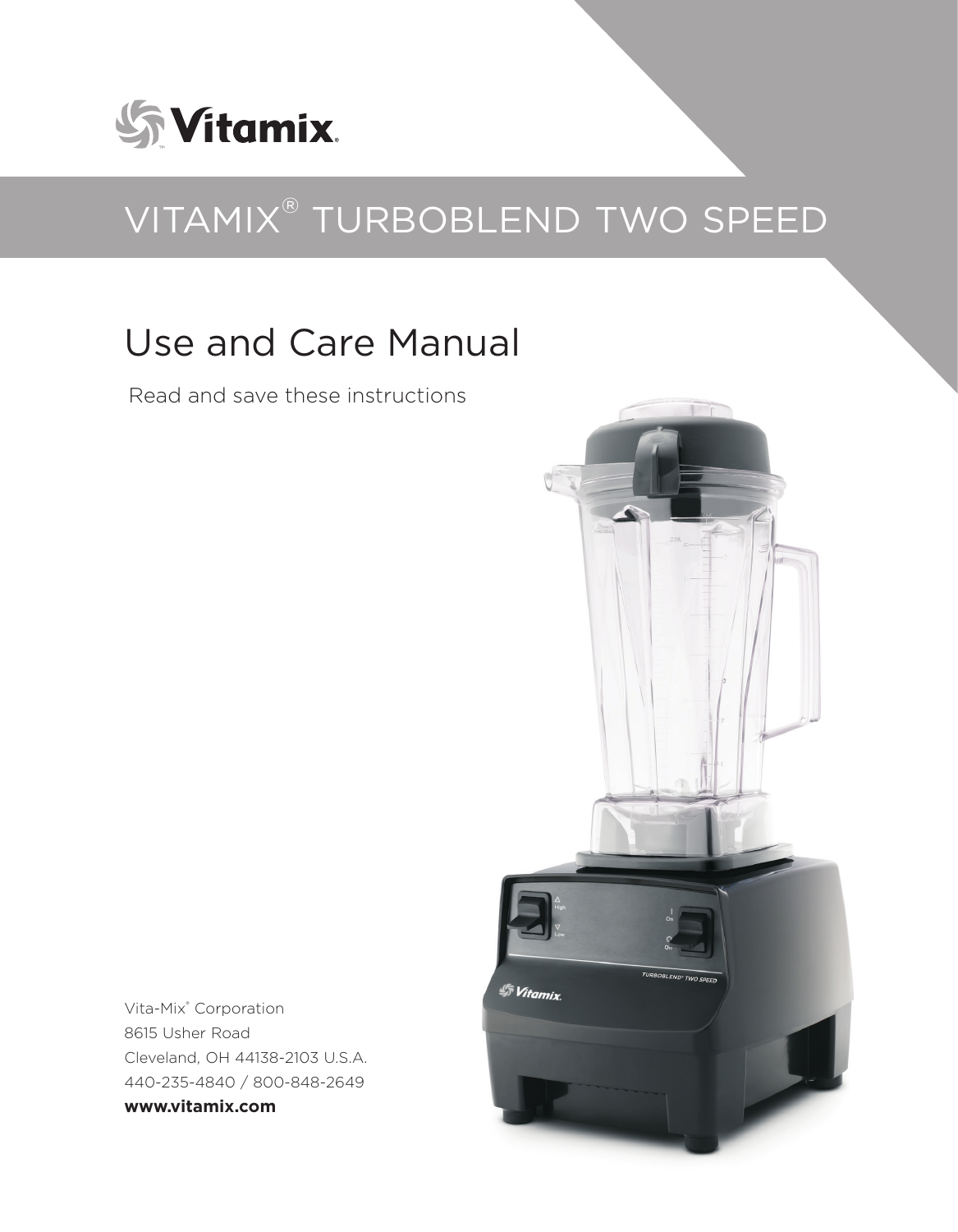## IMPORTANT SAFEGUARDS

**AWARNING:** To avoid the risk of serious injury when using your Vitamix® Blender, basic safety precautions should be followed including the following.

#### READ ALL INSTRUCTIONS, SAFEGUARDS AND WARNINGS BEFORE OPERATING BLENDER.

- 1. Read all instructions.
- 2. Not intended for use by or near children or persons with reduced physical, sensory, or mental capabilities or lack of experience and knowledge. Close supervision is necessary when any appliance is used by or near children or incapacitated persons.
- 3. To protect against risk of electrical shock do not put blender base in water or other liquid.
- 4. Unplug from outlet when not in use, before putting on or taking off parts, and before cleaning.
- 5. Avoid contacting moving parts.
- 6. Do not operate any appliance with a damaged cord or plug or after the appliance malfunctions, or is dropped or damaged in any manner. Call Vitamix Customer Service 440-235-4840 or 800-848-2649 or email service@vitamix.com at once for examination, repair, replacement, or electrical or mechanical adjustment. If purchased outside the U.S.A. or Canada, contact your local Vitamix dealer.
- 7. Alteration or modification of any part of the blender base or container along, including the use of any part or parts that are not genuine authorized Vitamix parts may cause fire, electric shock or injury.
- 8. The use of attachments not expressly authorized or sold by Vitamix for use with this blender, including canning jars, may cause fire, electric shock or injury.
- 9. Do not use outdoors.
- 10. Do not let cord hang over edge of table or counter.
- 11. Do not let cord contact hot surface, including the stove.
- 12. Keep hands and utensils out of container while blending to reduce the risk of severe injury to persons or damage to the blender. A rubber scraper or spatula may be used but only when the Vitamix blender is not running.
- 13. The tamper provided must be used only when the main part of the lid is in place.
- 14. Blades are sharp. Handle or remove blade and blade assembly from the container with extreme care to avoid injury. To reduce the risk of injury, never place a blade assembly on the motor base unless assembled to the Vitamix container.
- 15. Do not leave foreign objects in container such as spoons, forks, knives or the lid plug as this will damage the blades and other components when starting the machine and may cause injury.
- 16. Never attempt to operate with damaged blades.
- 17. Always operate blender with lid in place. The lid plug should only be removed when adding ingredients, when using the tamper and when processing hot liquids.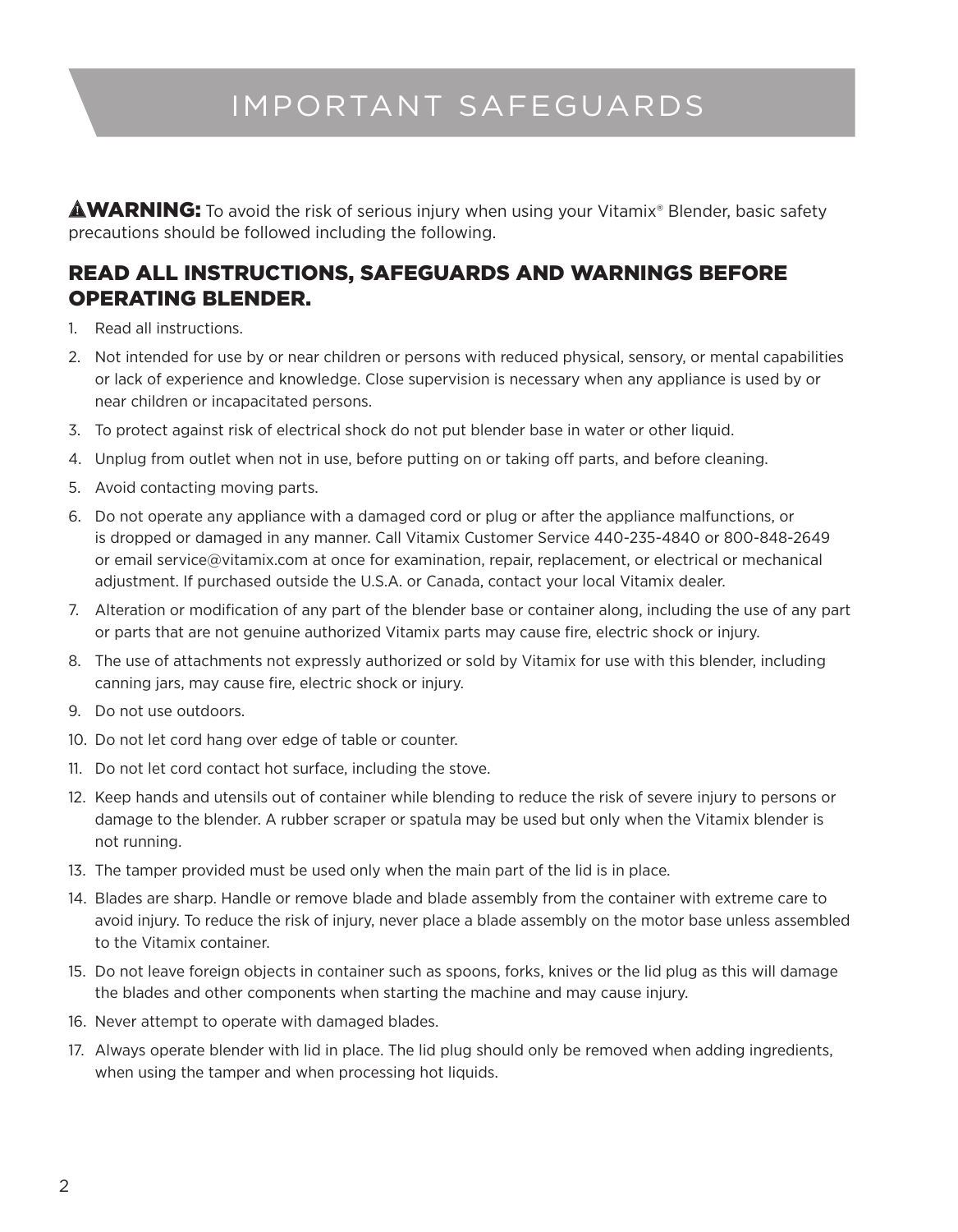- 18. When blending hot liquids, remove center piece of two-piece lid. Do not fill container to the maximum capacity. Always begin processing on the lowest speed setting. Keep hands and other exposed skin away from the lid opening to prevent possible burns.
- 19. When making nut butters or oil based foods, do not process for more than one minute after the mixture starts to circulate in the container. Processing for longer periods can cause dangerous overheating.

### SAVE THESE SAFETY INSTRUCTIONS

#### IMPORTANT INSTRUCTIONS FOR SAFE USE

This product is intended for HOUSEHOLD USE ONLY and is not intended to be used for commercial purposes.

Do not leave your Vitamix Blender unattended when operating.

Any repair, servicing or the replacement of parts, except for replacing the blade assembly in the container, must be performed by Vitamix or an authorized service representative.

#### WARNING: THE FAILURE TO FOLLOW ANY OF THE IMPORTANT SAFEGUARDS AND THE IMPORTANT INSTRUCTIONS FOR SAFE USE IS A MISUSE OF YOUR VITAMIX BLENDER THAT CAN VOID YOUR WARRANTY AND CREATE THE RISK OF SERIOUS INJURY.

### IMPORTANT NOTES

- Before returning this product for any reason, including repair, please first contact our Customer Service Department 440-235-4840 or 800-848-2649 or email service@vitamix.com to receive a "Return Authorization Number".
- If purchased outside the U.S.A. or Canada, please contact your local Vitamix dealer. Please have your machine's serial number available when contacting customer service.
- The Vitamix Two Speed model is for household use only. Please review your warranty certificate before use.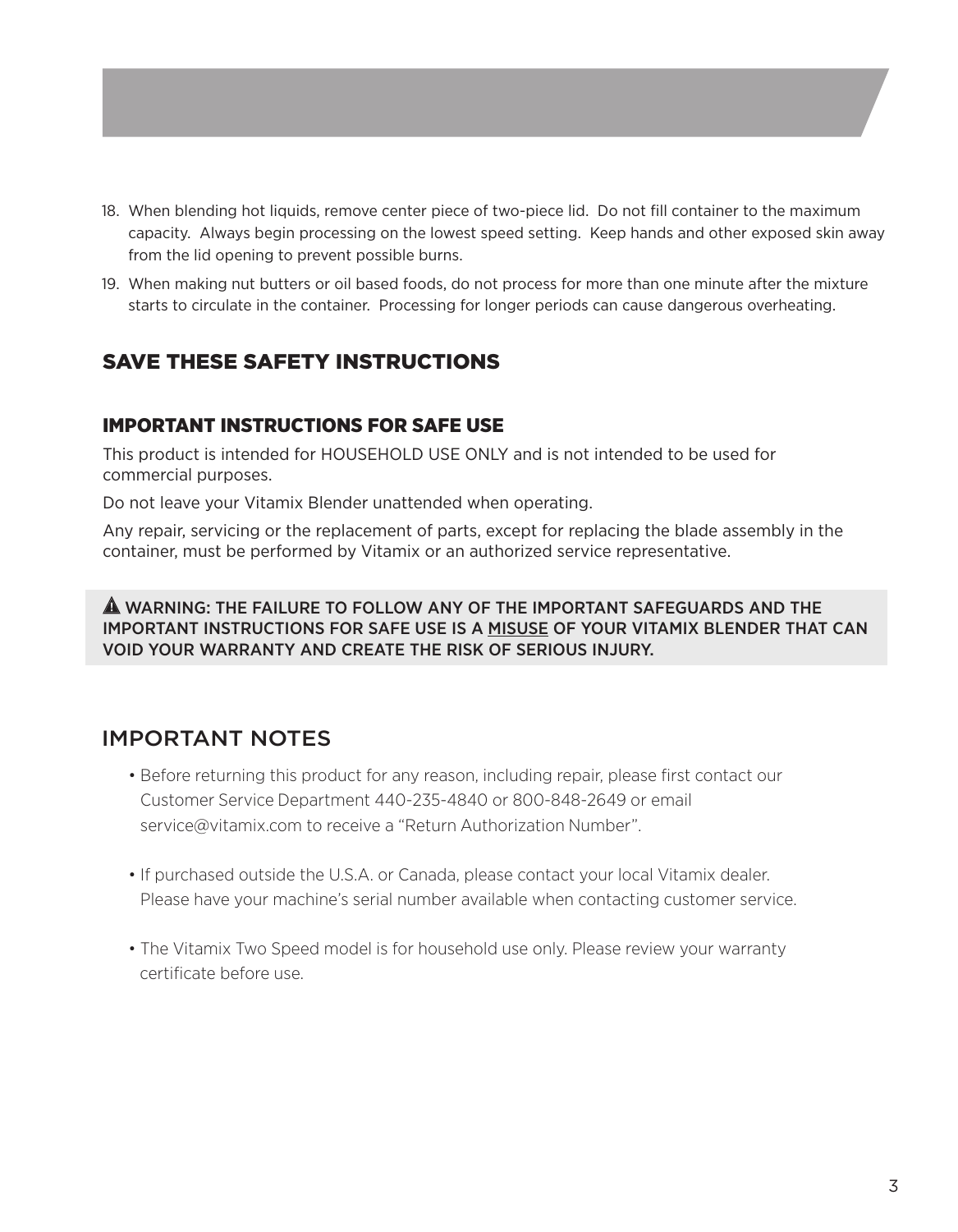## SERVICE & REGISTRATION

#### Congratulations!

You are about to see how quick, easy and delicious healthy eating can be. The possibilities are endless, and we know you will enjoy your new Vitamix lifestyle.

- 1. Read all instructional material found in this booklet.
- 2. Follow the cleaning instructions on page 11 to prepare your machine for use.
- 3. Try our recipes first. We have spent years testing them for delicious results. Your Vitamix machine will blend any fruit or vegetable, but not all combinations are palatable. We hope you will be delighted with the recipes and the results.
- 4. Use the recipe book as a guideline to create your own recipes. Start by substituting "like" ingredients, then go creative when you become comfortable with your machine.

**Please Note:** Instructions appearing in this publication are not meant to cover every possible condition and situation that may occur. Common sense and caution must be practiced when operating and maintaining any appliance.

### Vitamix Service

Record the model number and serial number of this appliance in the spaces provided below for future reference. These numbers are provided on the back of the motor base.

| (found under the barcode on the back of the machine base.) |  |  |
|------------------------------------------------------------|--|--|
|                                                            |  |  |
|                                                            |  |  |
|                                                            |  |  |

### Product Registration

If you purchased your Vitamix machine directly from Vita-Mix Corp., from www.vitamix.com or 800-VITAMIX, then your Vitamix machine's Full Warranty has been activated. There is no need to register your machine.

#### **Your machine is not yet registered with Vitamix if purchased from:**

A retail/wholesale location A U.S.A. or International Dealer A military base show Received your Vitamix machine as a gift, Are not the original owner of the machine.

**You can register your Vitamix machine online at www.vitamix.com/warranty, by filling out the enclosed owner's registration card and mailing it back to us (no postage necessary), or by calling 800-VITAMIX. Failure to register your machine will not diminish your warranty rights.**

**Keep your cancelled check or bank credit card transaction statement. The date on these items establishes the warranty period, should service be required. If service is needed, it is in your best interest to keep all receipts.**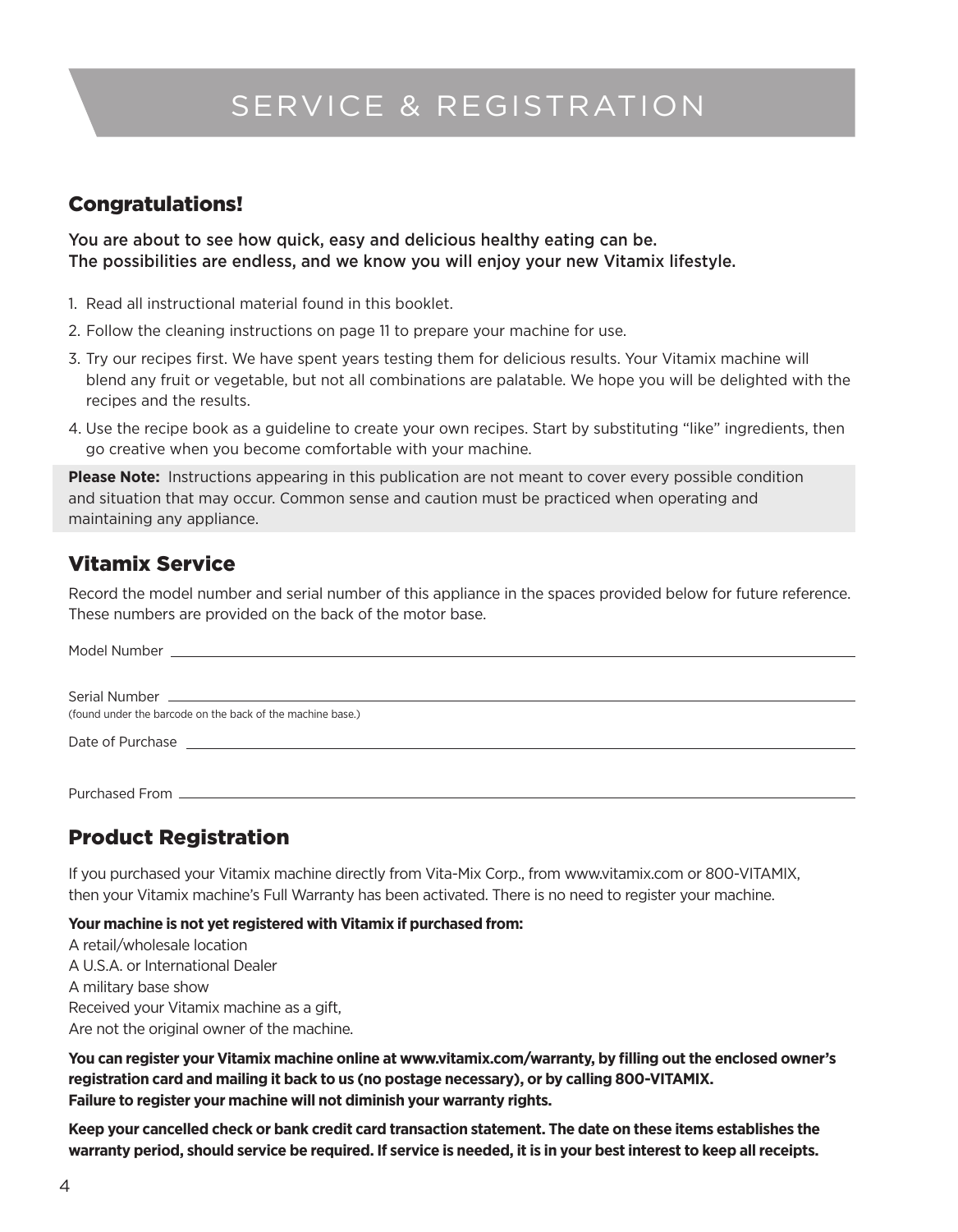## EXPLODED PARTS

**2-Part Lid:** Your new machine has our latest lid design. It is easy to put on and take off, and easy to clean. Always use the lid when the machine is in operation.

New lids should not be forced into place. For ease in using a new lid, lightly coat the rim and seal below the rim with vegetable oil. Wipe away excess. Snap the lid onto the container and leave in place for a few minutes. Once the lid has been left on the container it will be much easier to lock or remove, and will not require the use of vegetable oil.

**Lid Plug:** Insert through the lid and secure by turning clockwise. Remove the lid plug to use the tamper or add ingredients. Your lid plug is conveniently marked with measurements making it easy to add ingredients.

#### **To Lock the Lid in Place:**

- 1. Position lid on container with lid flaps midway between the spout and the handle.
- 2. Push the lid onto the container until it locks in place.
- 3. The lid must always be secured when processing, especially hot liquids that may scald.

**AWARNING:** Never put hands, spatulas, etc. in the container while the machine is running.

**To Remove the Lid:** Lift up on one lid flap while holding the container securely.

**To Remove the Lid Plug:** Rotate the lid plug counterclockwise from the "locked" to "unlocked" position and lift out.

**Container:** Ounces, cups and milliliters are clearly marked. A second Dry Blade container Lid Plug 2-Part Lid Lid Flaps -64 oz. / 2.0 I Container Blade Assembly Retainer Nut Centering Pad Drive Socket Control Panel Motor Base Feet **Tamper** 

is available for purchase to grind grain and knead bread dough. The blade is marked "D". Grinding grains will cloud the lower three inches (8 cm) of the container. For this reason, it is important to keep each blade matched with its original container.

**Automatic Overload Protection:** Your Vitamix motor is designed to protect itself from overheating. If the motor shuts off, turn the power switch OFF for up to 45 minutes to reset. Reset time will be extended if high room temperatures exist. To reduce the reset time, unplug the machine, remove the container and blow air into the center section of the bottom with a hair dryer on the cool setting.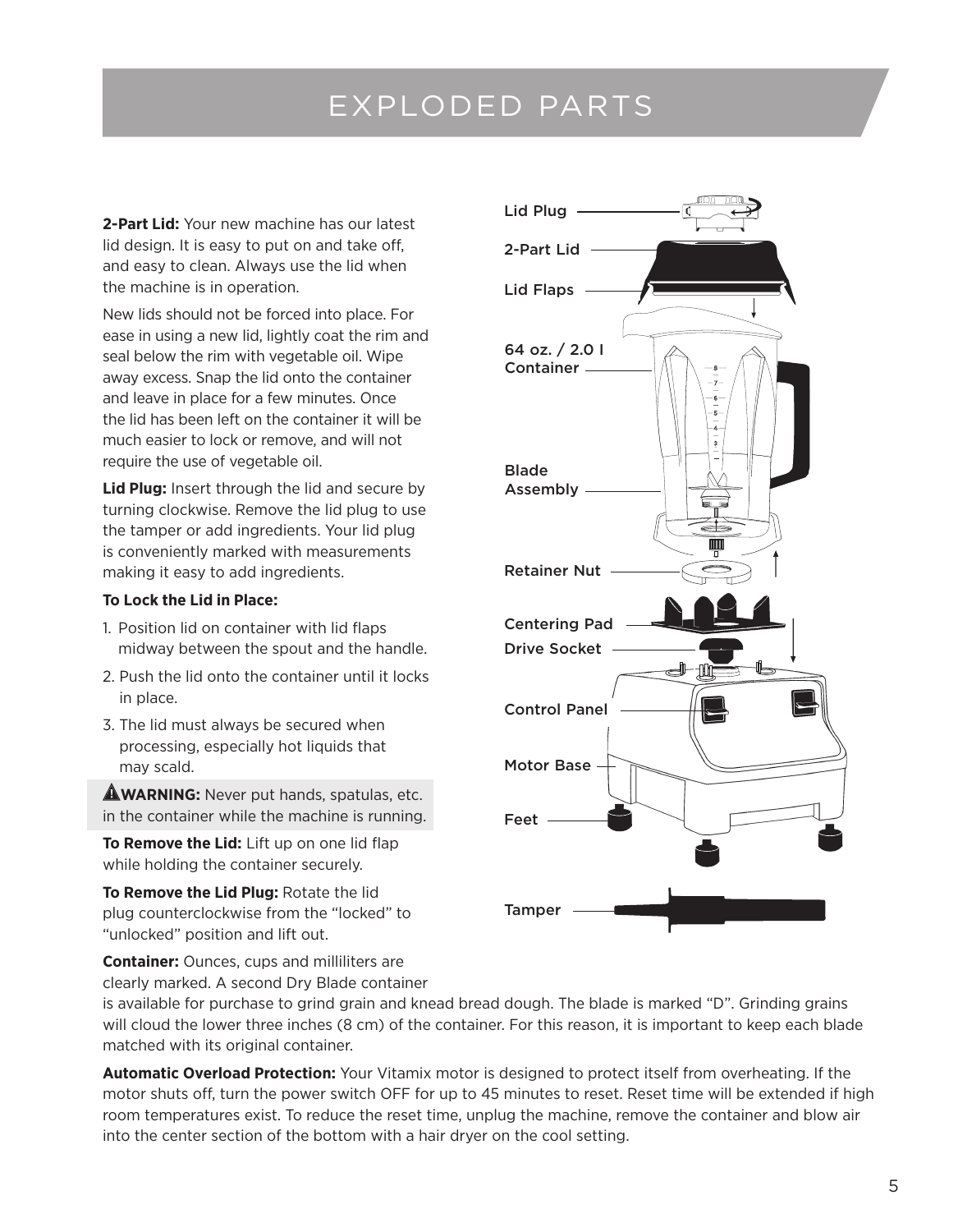## BLADE ASSEMBLY



**ACAUTION:** Use a cloth to protect your hands while handling the blades; they are sharp.

**Blade Agitator Assembly:** The blade assembly is removable (see below). When inserting the blade assembly through the container bottom, align the flat sides. Do not allow blade assembly to move from position while installing and tightening the retainer nut. If this occurs, leaking will take place. Test with small amount of water before putting container on base to operate.

**Drive Spline:** Mates with the drive socket on the motor base to turn the blades and is part of the blade assembly.

**Retainer Nut:** Must be snug. A wrench is necessary to fully tighten (see below).



### WARNING!

**Never attempt to disassemble the blade assembly or motor base.** Call Customer Service at 800-848-2649 or email service@vitamix.com information regarding repair services. Customers outside the U.S.A. and Canada should contact their local dealer.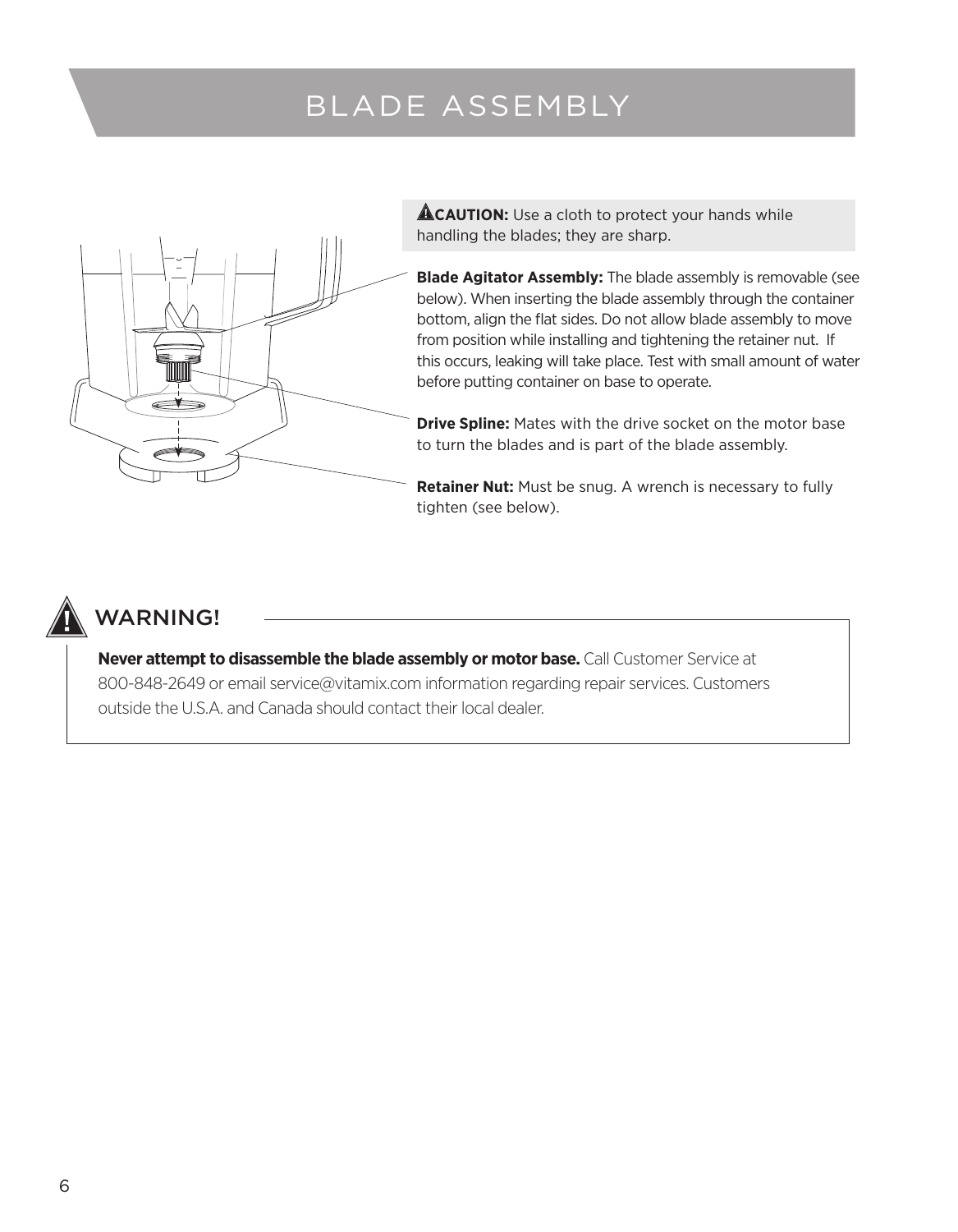### About the Blades

The Vitamix machine comes standard with the wet blade container. The blade is identified by a "W" for wet. This blade is utilized for most of your recipes. The dry blade container is considered an accessory and may be purchased separately. The dry blades are found exclusively in the 32 oz container, while the wet blades come in all containers.



**Wet Blade Container:** Designed for processing liquids including juice, frozen mixtures, sauces, soups, purees, batters, and for wet chopping. The wet blades can also grind grain and knead dough, but they are not quite as efficient as the dry blades in this application. If used for grinding, your container will mar and become cloudy.



**Dry Blade container:** Designed specifically for grinding dry materials such as grains, cereal and coffee. Also used for kneading bread dough. The dry blades can NOT process liquids efficiently, and the blades are clearly marked "D".

**Caution:** Grinding dry material for more than 2 minutes could damage your machine. Regular use may result in cosmetic marring of the container and cause the blades to become dull.



### WARNING!

- The blades are sharp. Handle carefully.
- Never try to remove the blades while the container is sitting on the motor base.
- Do not operate with loose or damaged blades.
- To reduce the risk of injury, never place the blade assembly on the motor base without the Vitamix container properly attached.
- Holding the blade assembly with a cloth will prevent movement during tightening of the nut and avoid the possibility of stripped threads or a cracked container.

### Herb Grinding

**ACAUTION:** Do not grind for longer than 1 minute at a time.

Grinding some herbs may release volatile oils, causing the container to discolor permanently. Others have strong odors that may linger in the container, affecting the flavor of other foods. The grinding of some herbs and spices may also cause the blade to dull over time, or the container to crack. If you grind herbs on a regular basis, you may wish to purchase a separate Dry Blade container and replace blades as needed.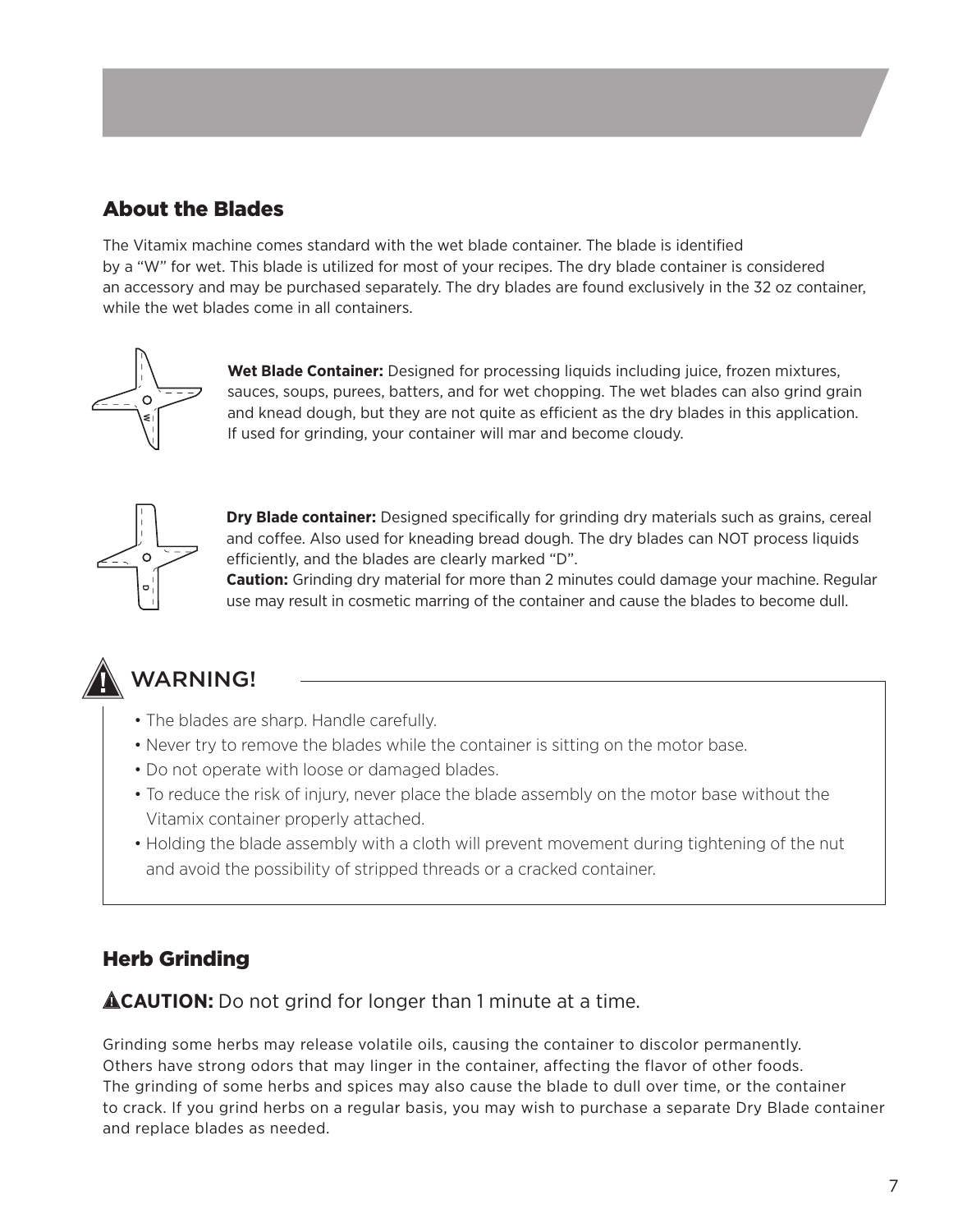## CONTROL PANEL



**On/Off Switch** (**l**)/(**O**)**:** Push up to turn ON. Push down to turn OFF.

**High/Low Switch**  $(\Delta)/(\nabla)$ : High is the fastest speed available. Switch to Low to activate the lower speeds.

### Hints for High/Low Speed

Always start machine with left switch on the down position. Increase speed as needed depending on the recipe used. This is especially important when starting thick mixtures, hot mixtures, stirring, chopping, grinding meat, and preparing single servings. **Note:** Blending too long at Low speed will overheat the machine and cause the automatic overload protection to turn the machine off.

Use High speed as much as possible for whole food juices, soups, shakes, frozen mixtures, making purées, nut butters and grinding grains. Processing times will generally be less than one minute (most take less than 30 seconds). High speed provides the best quality of refinement, breaking down ice, frozen fruit, whole fruits or vegetables, and grains to a smooth lump-free consistency. It also runs the motor's cooling fan to avoid overheating.

If you are unsure, watch the blending process. When using High speed, if the food does not circulate the machine may be overloaded or may have trapped an air bubble. Stop the machine and release the air bubble by inserting the tamper through the lid plug. If the tamper does not produce the desired results, reduce the machine speed. Often a lower speed allows food to circulate when higher speeds do not. Once the food is circulating freely, switch to High, and continue processing.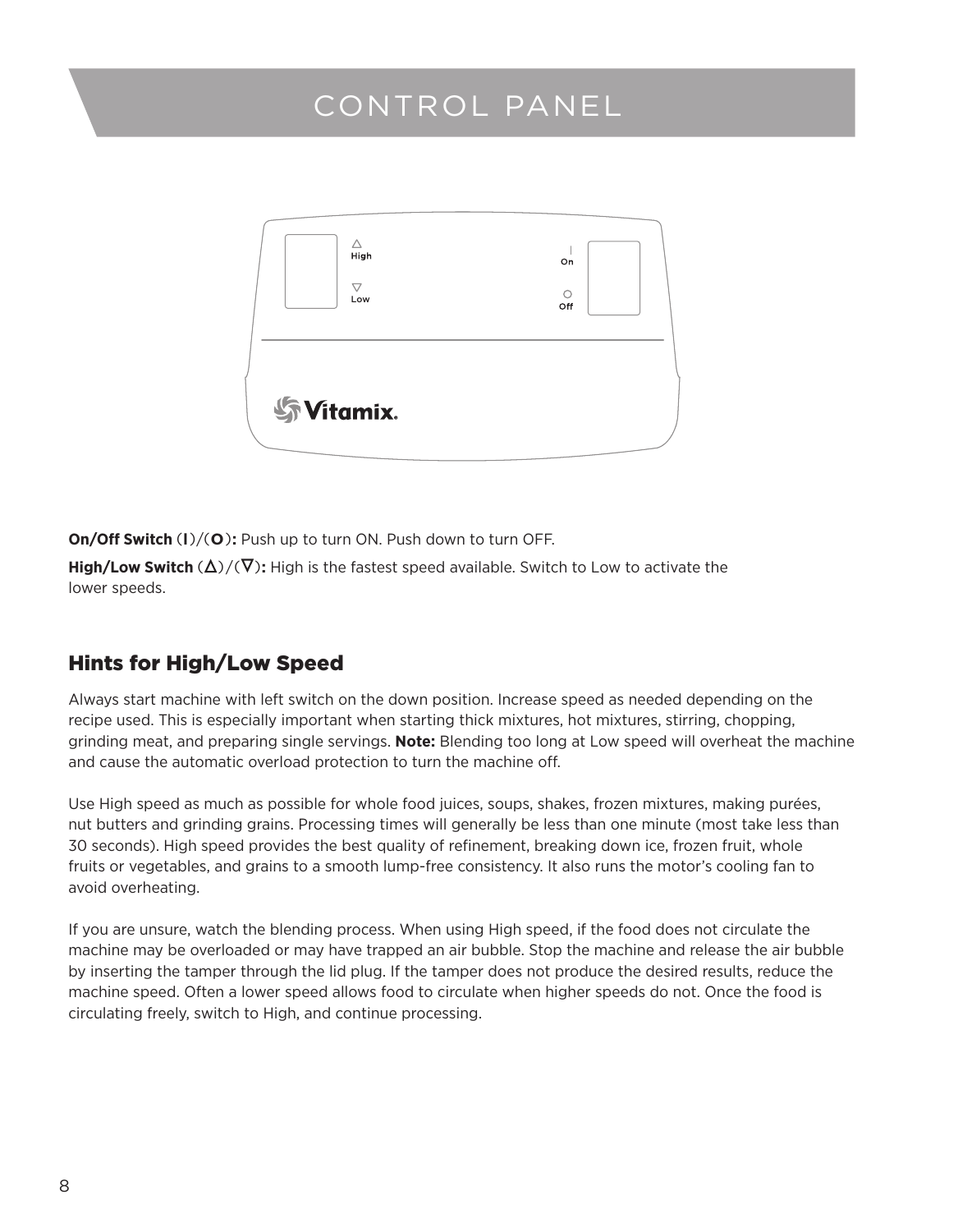#### How to use the tamper

The tamper allows you to accelerate the process of very thick and/or frozen mixtures that cannot be processed in a regular blender. Using the tamper maintains circulation by preventing air pockets from forming. While the machine is running, and only through the lid plug opening, use the tamper to press ingredients into the blades as you make frozen ice creams and nut butters, or purée fruits and vegetables.

**ACAUTION:** Use the tamper only with the lid locked in place and lid plug removed.

- The splash disk (near the top of the tamper) and lid prevent the tamper from hitting the blades when lid is secured properly in locked position.
- The container should not be more than  $\frac{2}{3}$  full when the tamper is used during blending.
- Do not use the tamper for more than 30 consecutive seconds (to avoid overheating).
- If thick mixtures stop circulating, you have probably trapped an air bubble. Insert the tamper through the lid and stir to release it.
- Holding the tamper straight down may not always help the ingredients circulate. If need be, point the tamper toward the side or corner of the container.

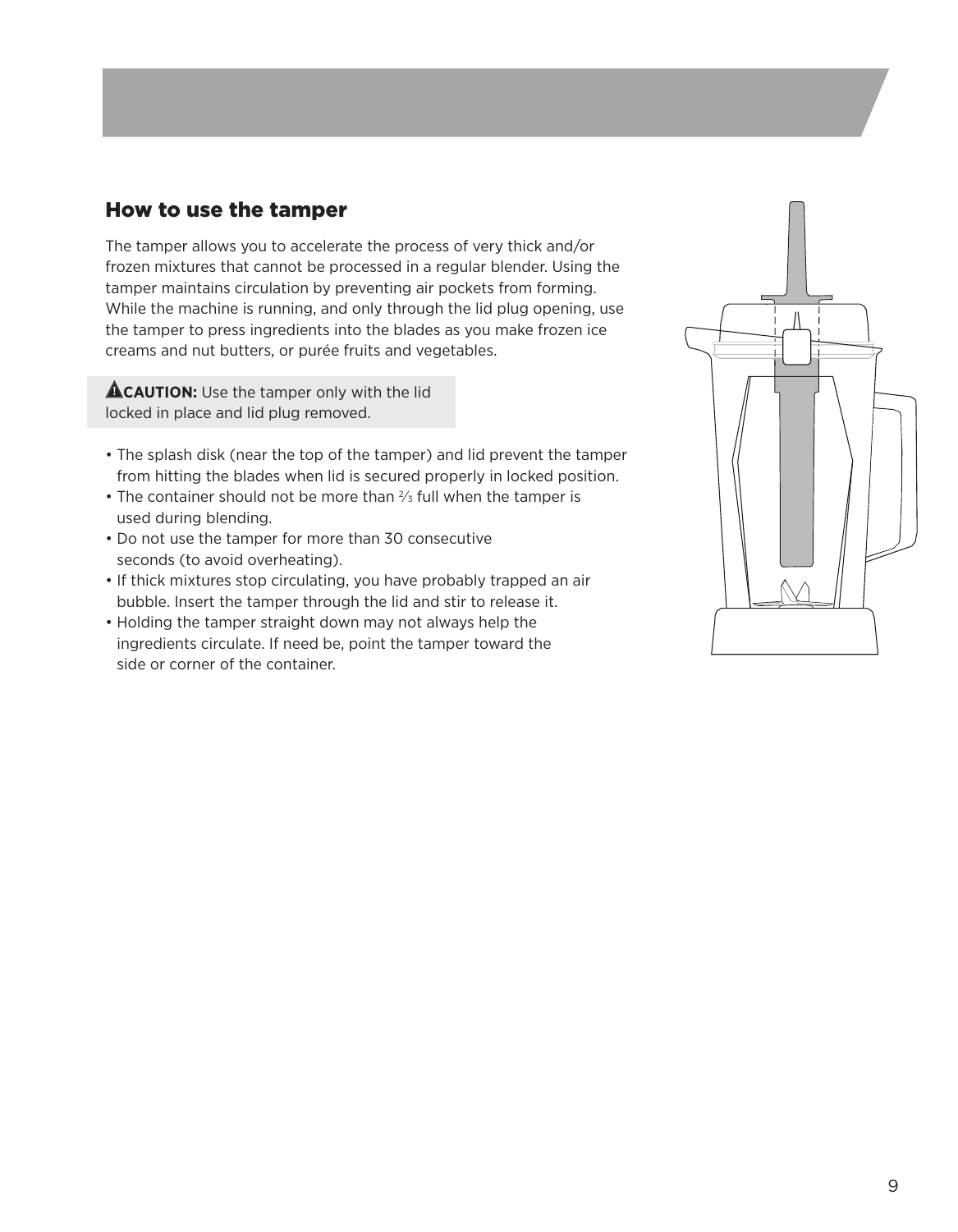## SPECIAL FEATURES

### Bottom View / Cord Wrap

Plastic Cord Retainers hold the cord securely. There is no need to unscrew the cord retainers to let out more cord. They are flexible, and return to position after the cord is lifted out.

**Power Cord:** Your machine is equipped with a six foot long cord. Store the unused portion neatly underneath.

### Automatic Overload Protection

Your Vitamix machine is equipped with a special feature: Automatic Overload Protection. This built-in feature is designed to protect the motor and prevent your machine from overheating. That means peace of mind for you as a Vitamix owner. When engaged, this Automatic Overload Protection will cause the motor to shut off and possibly emit a light odor. THIS IS NOTHING TO BE ALARMED ABOUT. It simply indicates that this special feature of your Vitamix machine has kicked in and protected the motor.

Back

Front

Center Section of Base

### Tips to prevent "overloading" your Vitamix machine:

- Process only Vitamix recipes when learning to use the machine
- Do not process recipes at lower speeds than recommended
- Do not process recipes at higher speeds than recommended
- Do not process recipes longer than suggested
- Use your tamper to keep process thicker mixtures and keep ingredients moving around and through the blades

If your Automatic Overload Protection should ever be activated, simply switch the machine to the OFF position and unplug it. Wait 20 to 45 minutes and your machine will reset and you may resume using it with confidence.

**Note:** Higher room temperatures my increase the time your machine takes to reset.

#### **Try the following to reduce reset time:**

- Unplug the machine
- Remove the container
- Blow air into the vents that are located around the center section of the bottom of the base (see above illustration) with hair dryer on "Cool" setting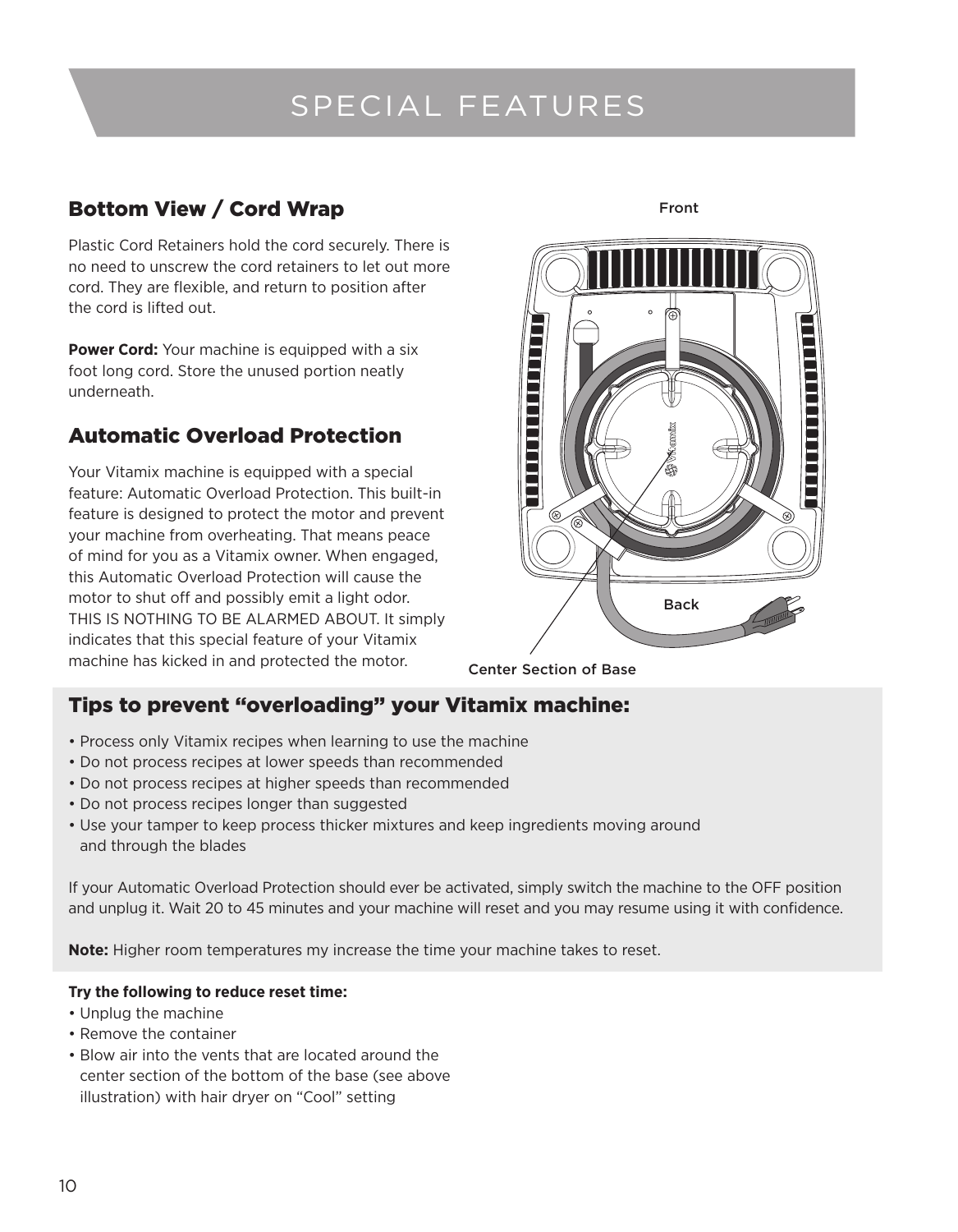## CARE AND CLEANING

**To prepare your new machine for initial use, follow Step 1 of the container cleaning instructions below. This will clean the unit, and break-in the motor.**

#### Motor Base

Before using your Vitamix machine for the first time, see Step 1 of the container cleaning instructions below to clean your machine and break in the motor.

#### **Then, after each use . . .**

- 1. Unplug the power cord.
- 2. Wash the outside surface with a damp soft cloth or sponge, which has been rinsed in a mild solution of liquid detergent in warm water. Never immerse the motor base in water or other liquid. The centering pad can be removed for more thorough cleaning.
- 3. Thoroughly clean the switches so they work freely. They may become sticky from use. Use a moistened cotton swab to clean the grooves around the water shielded switches. Immediately dry any excess water.
- 4. Polish with a soft cloth.

### Lid

Separate the lid and plug. Wash in warm soapy water. Rinse clean under running water, and dry. Reassemble before use.

### Container

- 1. Fill container half full with warm water and add 2 drops of liquid dish washing detergent. Snap or push the complete 2-part lid into locked position. Select Low speed. Turn machine on and switch to High. Run the machine on High for 30-60 seconds. Turn the machine off, rinse and drain the container.
- 2. If any solid residue remains, remove the blade assembly (see page 6) and wash all container parts in warm soapy water. Rinse and drain. Reassemble before use.
- 3. **To Sanitize:** Follow Step 1 as needed. Fill container half full with warm water and 11/2 teaspoons liquid bleach. Snap or push the complete 2-part lid into locked position. Select Low speed. Turn machine on and then switch to High. Run the machine on High speed for 30-60 seconds. Turn machine off, and allow mixture to stand in the container for an additional 11/2 minutes. Pour chlorine mixture out, return container to motor base. Allow container to air dry. Do not rinse after sanitizing.

### IMPORTANT NOTES

Because of the high pH balance of automatic dishwasher soaps, DO NOT wash your container in the dishwasher.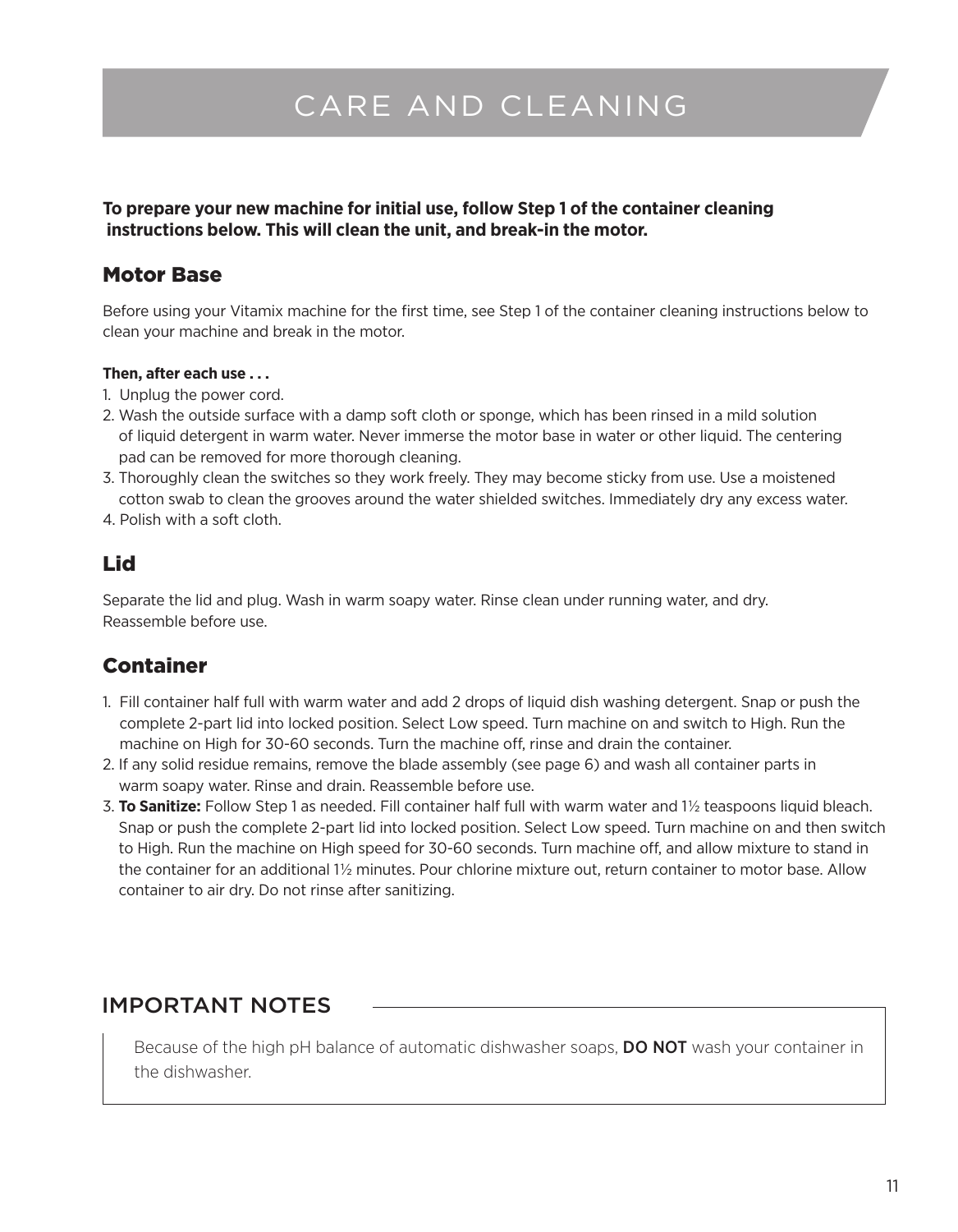## GENERAL INSTRUCTIONS

### Two Speed Operation

- 1. Set the Wet Blade container on the motor base by aligning it over the centering pad. (The motor must be completely stopped.) **Note:** Use the Dry Blade and container only for hard dry materials such as grain grinding and bread kneading.
- 2. When loading container remove from the machine base. Place liquids and soft foods in the container first, solid items and ice last. Although not necessary for blending, you may want to cut or break food into smaller pieces for more precise measuring of ingredients.
- 3. Always use the complete 2-part lid when blending (unless the tamper is inserted through the lid). When blending hot ingredients, make sure the lid is securely latched (see page 5).
- 4. Many foods are blended on High speed. Turn machine on Low speed, then to High. Your container will shift and get into an aligned position. If the mixture stops circulating, you have probably trapped an air bubble. Insert the tamper through the lid plug while blending and stir until it "burps." If this method does not work, stop the motor, remove the container from the motor base, and use a rubber spatula to press the air bubble away from the blades. Return the container to motor base, replace the lid and continue blending.
- 5. To prevent possible splashing, rest your hand lightly on the lid while turning the motor on (except when processing hot liquids). Hot mixtures and very full containers should be started on Low speed, then switched to High.
- 6. Due to the machine's speed, processing times are much quicker than standard appliances. Until you are accustomed to the machine, count your time carefully to avoid over processing.
- 7. After turning the machine off, wait until the blades completely stop before removing the lid or container from the motor base.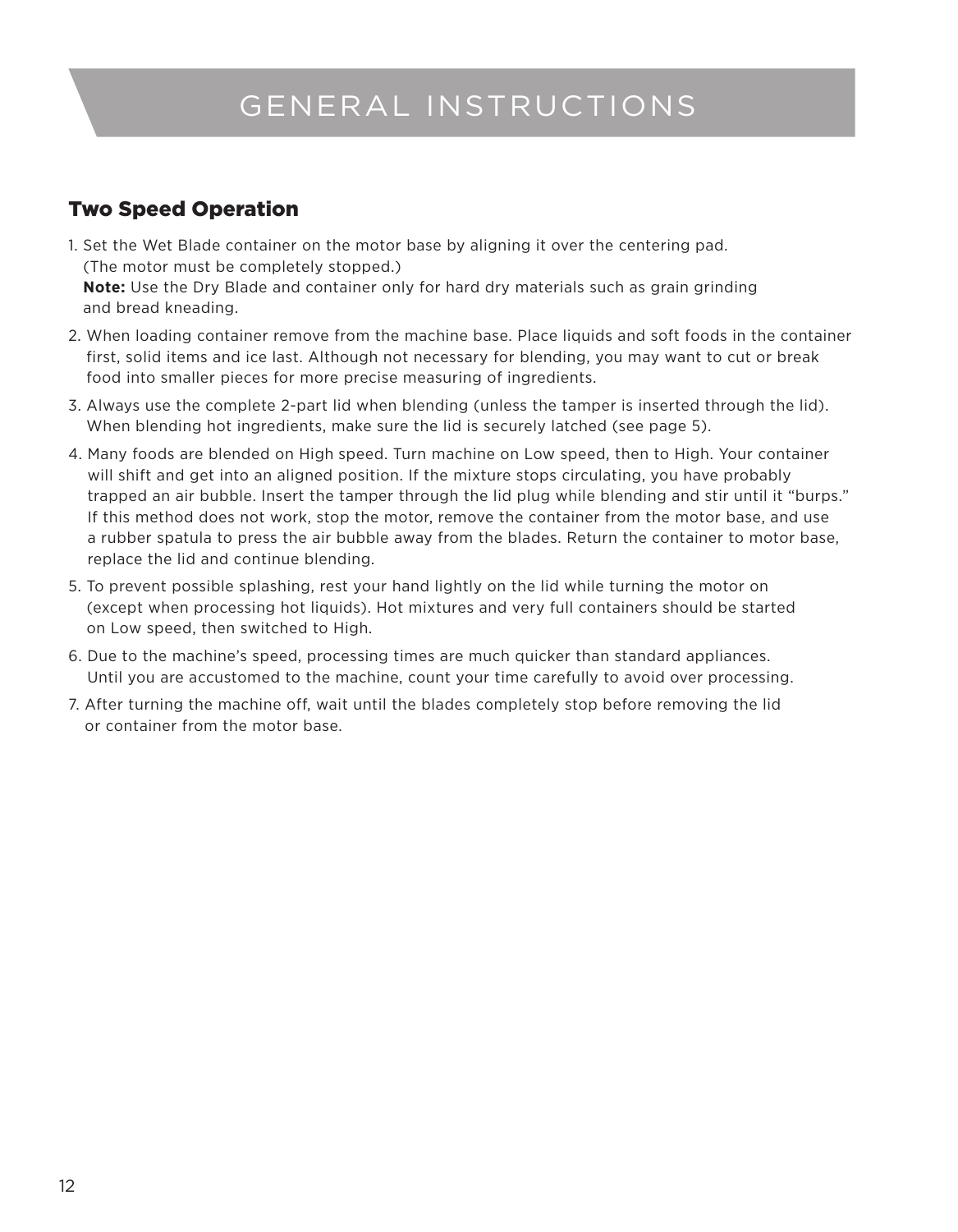**Note:** The automatic overload protection shuts the motor off. It does so to protect the machine from overheating. To restart, wait for it to cool down with the power OFF (up to 45 minutes). (To reduce the reset time, see page 10.) When the motor shuts off always review your processing technique and your instructions.

#### **Your recipes may:**

- be too thick
- have too much material in them
- be processed too long at too low a speed setting. Use High speed whenever possible.

If the motor seems to be overheating, but the automatic overload protection has not turned the machine off, stop and remove the container.

Due to varying ice temperatures, ice shapes, softness of food, speed of processing, etc., the quantity of ice required in a recipe and blending times may vary slightly from those mentioned in recipes.

## **WARNING!**

#### **When processing hot liquids always:**

- Use caution; escaping steam or splashes may scald.
- Lock the lid. This will prevent expansion from blowing it off when the machine is turned on.
- Do not fill container to maximum capacity.
- Remove the centerpiece of the two-piece lid.
- Keep hands and other exposed skin away from the lid opening to prevent possible burns.
- Start on Low speed then switch to High speed.
- **Never start on High speed with hot liquids.**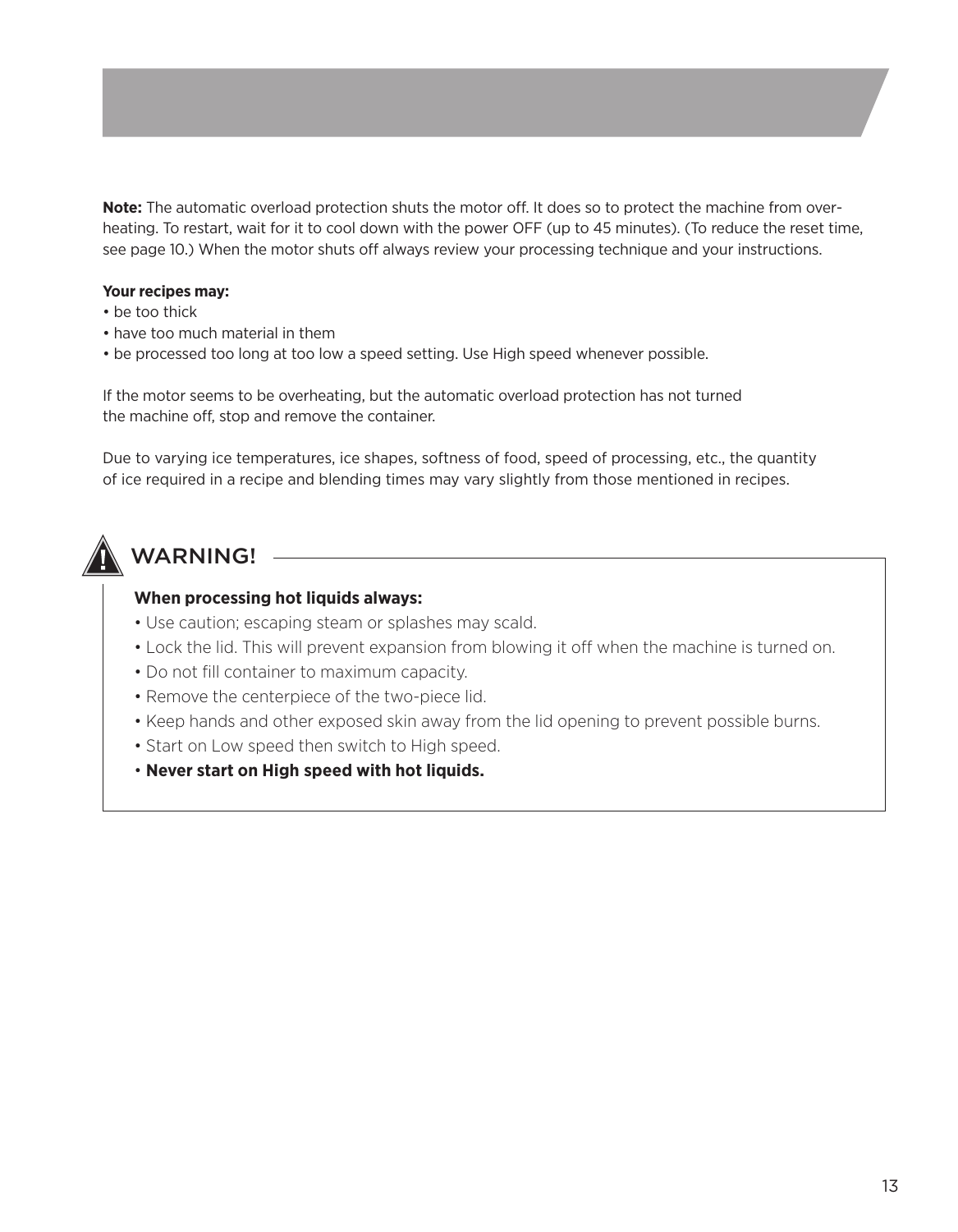## NOTES